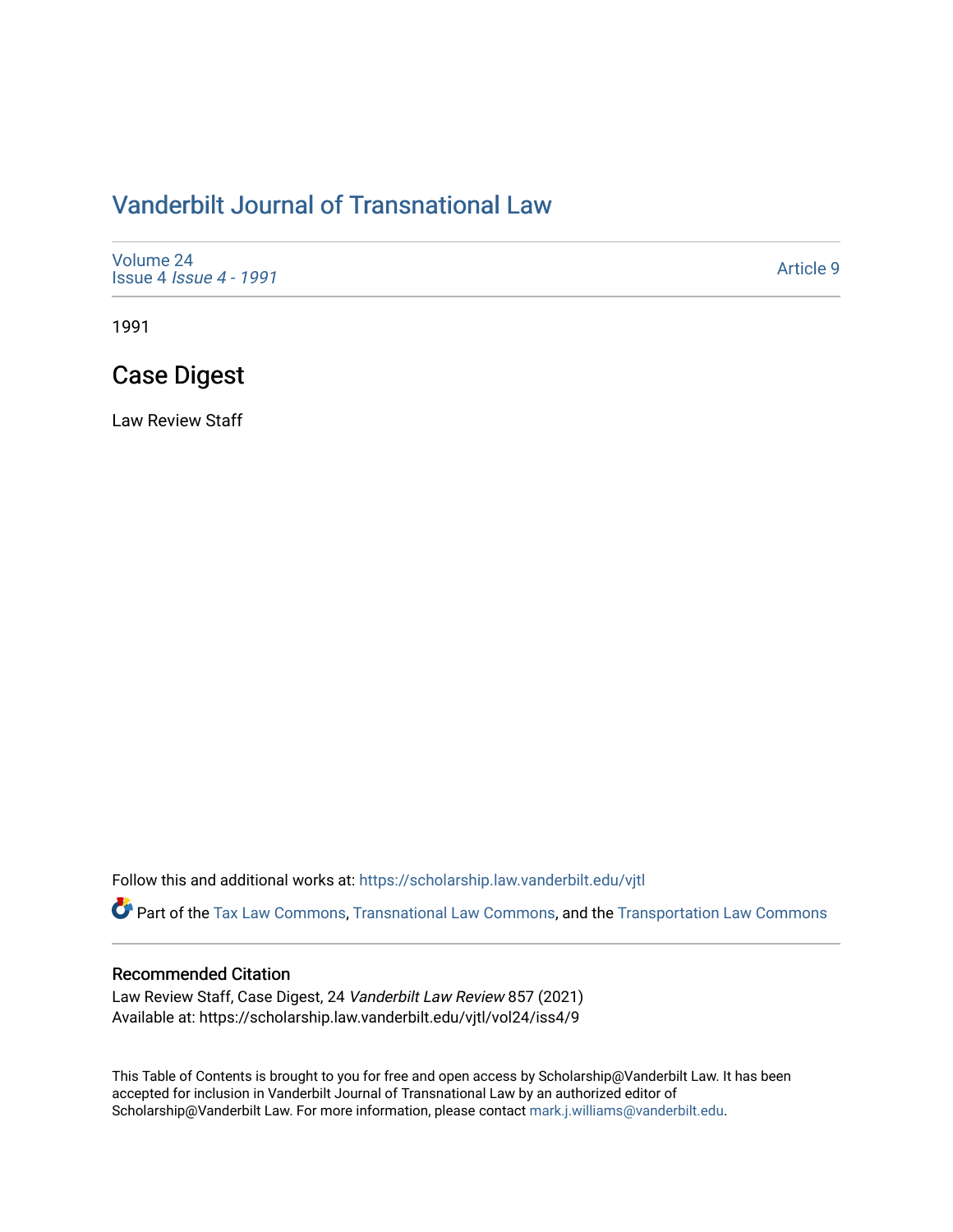## **CASE DIGEST**

This Case Digest provides brief analyses of cases that represent current aspects of transnational law. The Digest includes cases that establish legal principles and cases that apply established legal principles to new factual situations. These cases are grouped in topical categories and references are given for further research.

### **TABLE OF CONTENTS**

| I. ALIENS: CITIZENSHIP AND NATURALIZATION         | - 857 |
|---------------------------------------------------|-------|
| II. TAXATION AND FOREIGN COMMERCE                 | -862  |
| III. AIR CARRIER LIABILITY-WARSAW CONVENTION  865 |       |

#### I. ALIENS: CITIZENSHIP **AND** NATURALIZATION

**THE** BLANKET POLICY OF DETAINING ALIEN CHILDREN **WHO HAVE** No ADULT RELATIVE OR **LEGAL GUARDIAN** TO **ASSUME** THEIR CUSTODY PENDING DEPORTATION PROCEEDINGS VIOLATES THE **FUN-DAMENTAL** RIGHT TO LIBERTY PROTECTED BY THE **HABEAS CORPUS GUARANTEE** OF THE UNITED **STATES CONSTITUTION.** *Flores v. Meese,* 942 F.2d 1352 (9th Cir. *en banc* 1991).

Plaintiffs brought a class action against the Immigration and Naturalization Service (INS) to challenge its policy that required governmental detention of children during the pendency of deportation proceedings. The policy, codified at 8 C.F.R. § 242.24 (1988), required the detention of children suspected of illegal immigration into the United States, unless an adult relative or legal guardian could assume custody until the deportation hearings. The INS did not contend that the release of the detained children would create a threat of harm to the children or to society. The district court held that a blanket detention policy in these circumstances is unlawful. It entered an order that required, when feasible, the release to a responsible party of children who otherwise would have been re-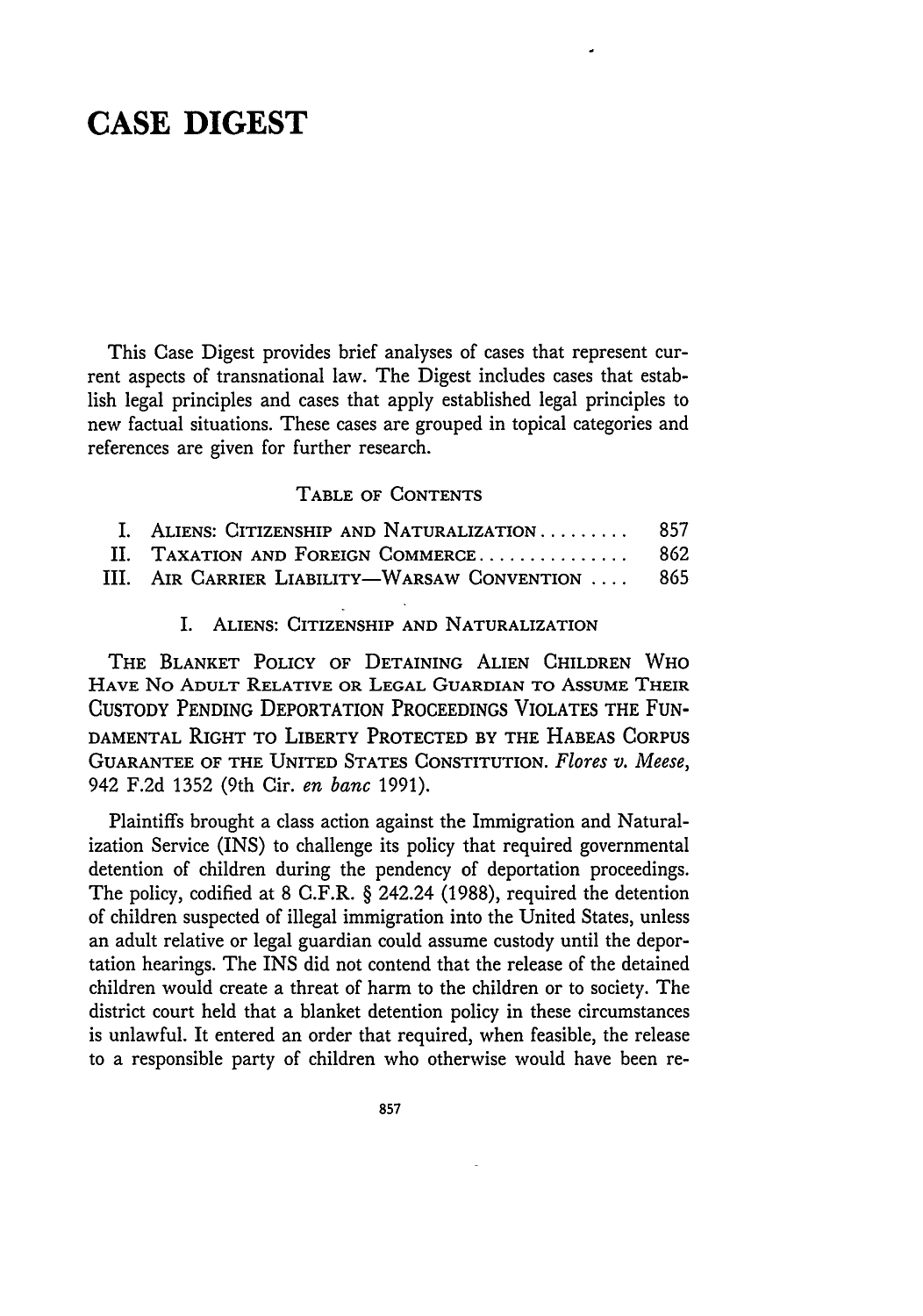leased to a parent or guardian. The order further required an administrative hearing for each child to determine whether, and under what conditions, the child should be released. On appeal to the United States Court of Appeals for the Ninth Circuit, a divided panel reversed the district court's holding. Following remand, the active judges voted to rehear the case *en banc. Held: Majority panel decision vacated and the district court's order Affirmed.*

The first issue involved the detention policy itself; whether it affected any constitutionally protected liberty interests of the plaintiffs. The defendants suggested the plaintiffs only had a limited liberty interest because of their status as both aliens and children. The court cited *Mathews v. Diaz,* 426 U.S. 67, 77 (1976), as support for the full application of the due process protections of the Fifth Amendment to aliens, even if illegal in status. Accordingly, any person present in the United States warrants equal justice before the law, including procedural protections in conjunction with any deprivation of liberty and freedom from invidious discrimination. Furthermore, the court, citing *Wong Wing v. United States,* 163 U.S. 228 (1896), reiterated the well-established principle that alienage does not prevent a person from testing the legality of confinement through writ of habeas corpus. The court cited *Carlson v. Landon,* 342 U.S. 524, 538 (1952), for support to allow the application of habeas corpus review to detentions that were administrative, rather than punitive, in nature, much like the present one.

While the court recognized the discretionary nature of INS proceedings and the Attorney General's authority, it also recognized the limit to those discretionary authorities. Therefore, the court held that aliens have a fundamental right to be free from governmental detention unless a determination occurs that detention furthers a significant governmental interest. Moreover, the court recognized that detention could be justified only by clear and convincing evidence that the arrestee presented an identified and articulated threat to an individual or the community. The Constitution secures the right to freedom and liberty in its enumerated guarantee of habeas corpus through judicial scrutiny of the basis for governmental confinement.

The second issue was the juvenile status of the plaintiffs and its affect on their liberties and the protections allotted to those liberties. The court recognized that while a child accused of an offense may be subject to pretrial detention based on a determination that release is not safe for the child, such a determination has been held to meet the mandates of due process only when made by a neutral and detached official, with the justifications for detention clearly stated. The court concluded that minority status of plaintiffs cannot materially alter the nature of rights to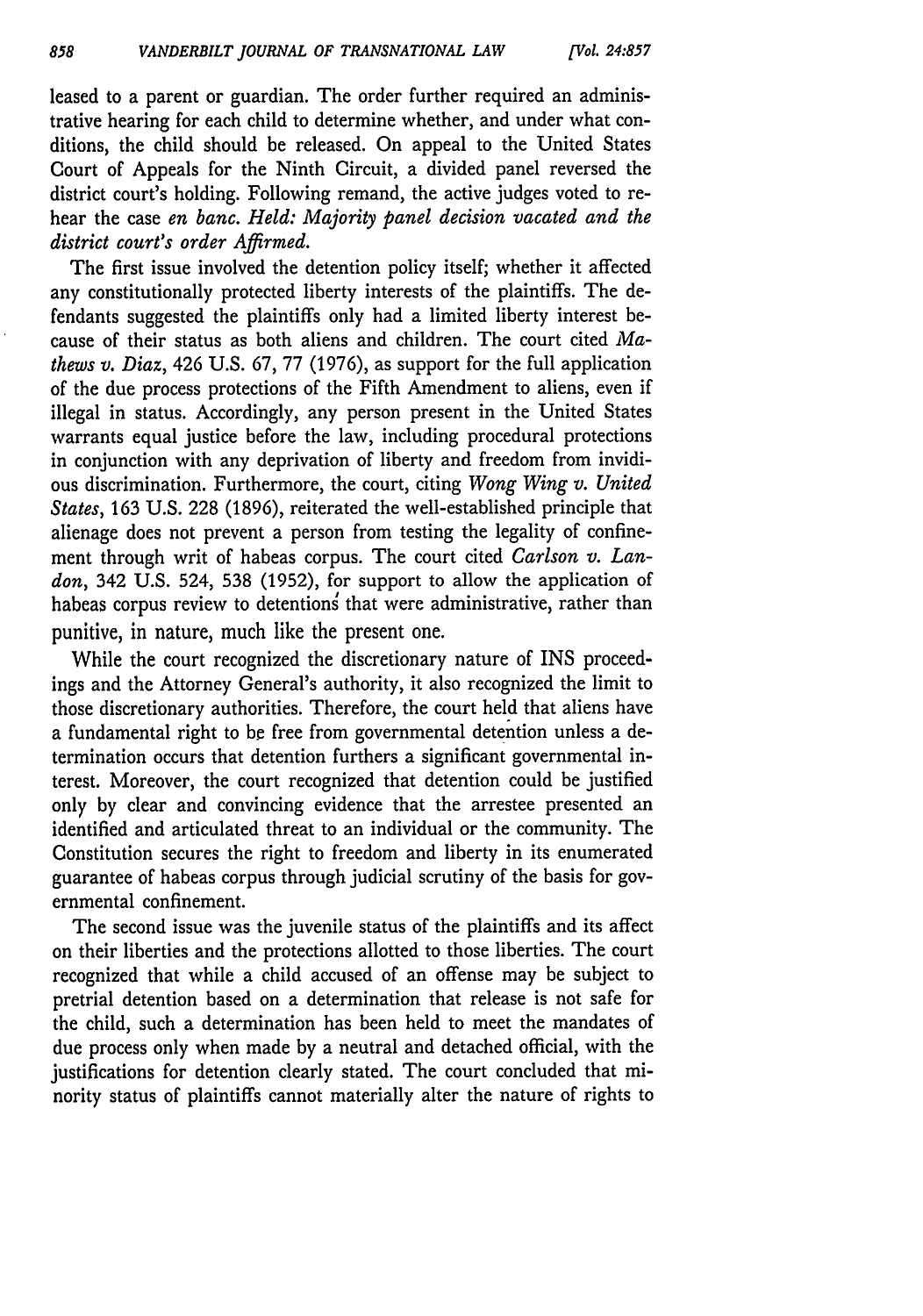which they are entitled.

The court finally turned to the issue concerning the governmental purpose for the blanket policy of detaining alien children pending deportation preceding. INS presented two reasons for the blanket detention of those children. First, it suggested that the children's interest would be better served by detention than by release to a responsible adult, whose living environment the INS does not have the means to investigate. Second, it asserted that the policy is necessary to protect the agency from potential liability in the event some harm should befall the children upon their release to unrelated adults. The court rejected both arguments as insufficient to support the infringement of liberties on a wide-scale basis.

While the court recognized the deference that governmental agencies warrant in making determinations that relate to an area of their special expertise, the court refused to recognize this deference in the present case because the justifications asserted in this case dealt with the welfare of children, an area in which INS, by its own admission, has no expertise. With regard to the second justification-that release to unrelated adults could subject INS to liability in the event harm befell the child-the court could find little support for this potential liability. According to the court, governmental agencies would face far greater exposure to liability by maintaining a special custodial relationship than by releasing children to reasonable adults and away from the constraints of governmental custody. Accordingly, the court affirmed the district court's order requiring the INS to hold a hearing to make the necessary determinations. The determination at the hearing must include an inquiry into whether any nonrelative who offers to take custody represents a danger to the child's well being. The hearing is a reasonable procedure to protect the children and provide the appropriate procedural safeguards for the deprivation at issue. *Significance-The* Court of Appeals for the Ninth Circuit held a blanket policy of detaining alien children who have no adult relative or legal guardian to take their custody pending deportation proceedings to be a violation of the fundamental right to challenge the deprivation of liberty protected by the Constitution.

QUESTIONS **REGARDING ORGANIZATIONS** WITH **WHICH** APPLI-**CANTS** FOR **NATURALIZATION HAVE BEEN** AFFILIATED, TO ASCERTAIN **ANY** RELATIONSHIP WITH COMMUNIST-FRONT ORGANIZATIONS, IS **CONSISTENT** WITH BOTH THE IMMIGRATION **AND NATURALIZATION** SERVICE'S AUTHORITY **UNDER** IMMIGRATION **AND NATURALIZATION ACT AND THE** FIRST **AMENDMENT** RIGHT TO FREEDOM OF ASSOCIA-**TION.** *Price v. Immigration and Naturalization Service,* 941 F.2d 878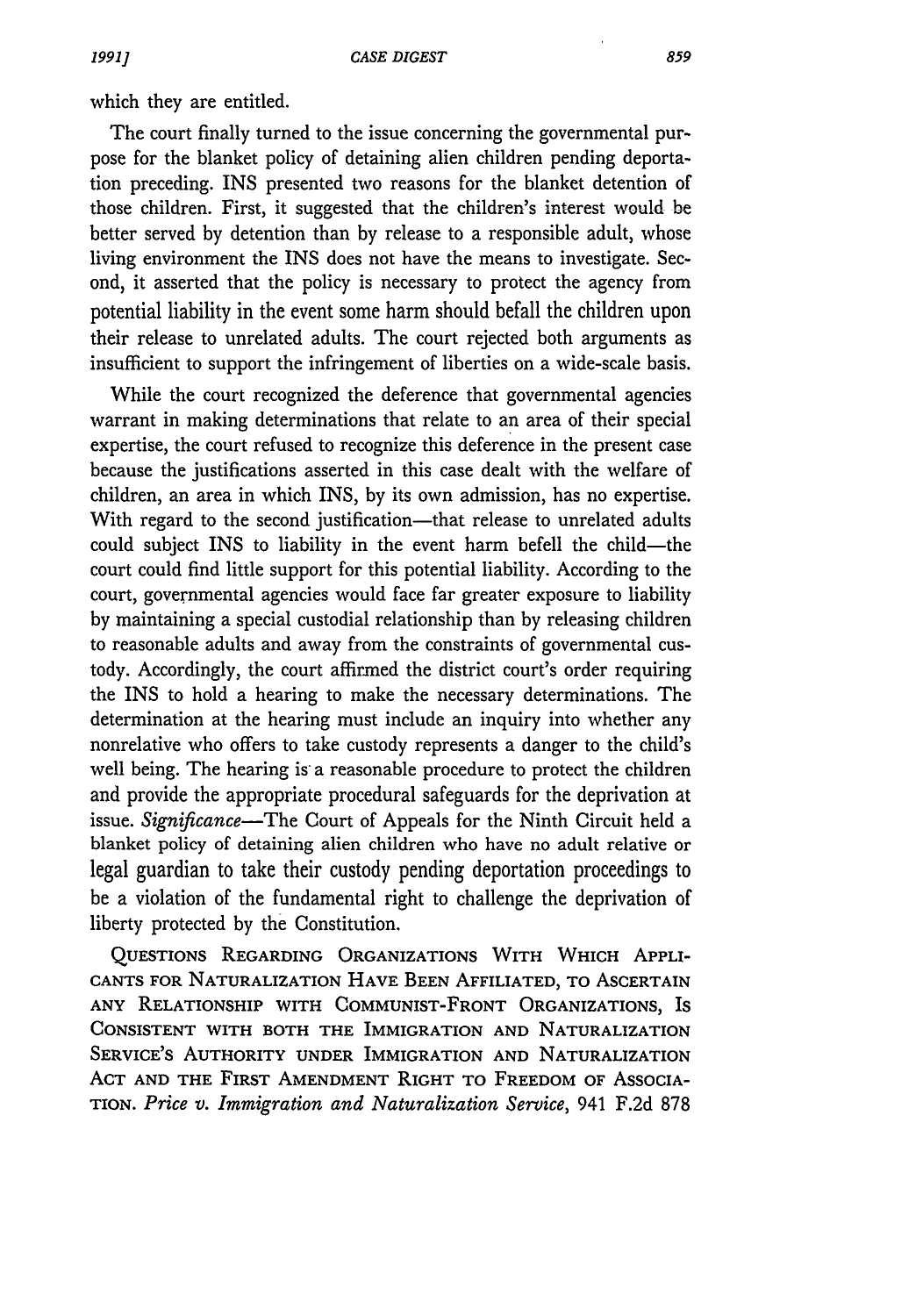## (9th Cir. 1991).

The petitioner, John E. Price, is a citizen of the United Kingdom who had resided in the United States under lawful resident alien status since 1960. On April 21, 1984, Price applied to petition for naturalization. Price answered all questions on the application except Question 18, which asked for a list of all present and past memberships in, or affiliations with, organizations and associations in the United States or abroad. In an attached statement, he presented a legal brief contending that Question 18 violated his First Amendment right of association. With regard to any past association with the Communist Party, the Communist cause, or any organization or activity described in section 313 of the Immigration and Naturalization Act (INA), 8 U.S.C. § 1424(a), Price responded negatively in all counts both in writing and during the preliminary examination. While Price later swore that he was not consciously thinking of any organization, the knowledge of which he intended to keep from the Immigration and Naturalization Service (INS), he also refused to respond orally to Question 18, beyond the fact that he did participate in an organization. Price grounded his refusal upon the allegedly overbroad language of the question, which he contended violated his First Amendment rights. Once his petition was denied, Price brought suit in the United States District Court for the Northern District of California. On the basis of his refusal to answer Question 18, the district court denied Price's petition for naturalization on the INS's recommendation. On appeal, Price argued that Question 18 exceeded the statutory authority granted the Attorney General by Congress and that the question violated his First Amendment right to freedom of association. The United States Court of Appeals for the Ninth Circuit *Held: Affirmed.* The INS policy to ask applicants for naturalization to list their association with all organizations, to ascertain potential relationship with any Communist-front organizations, is consistent with both the agency's authority under the INA and the First Amendment right to freedom of association.

To be able to deny any association with organizations that advocate opposition to organized government or the overthrow of the United States government, the naturalization process requires applicants to answer questions regarding their past affiliation with various groups. The INA grants the Attorney General the authority to "prescribe the scope and nature of the examination of petitioners for naturalization as to their admissibility to citizenship." Within the limitations proscribed, the Attorney General has the authority to require applicants to aver to "all facts which in the opinion of the Attorney General may be material to the applicant's naturalization."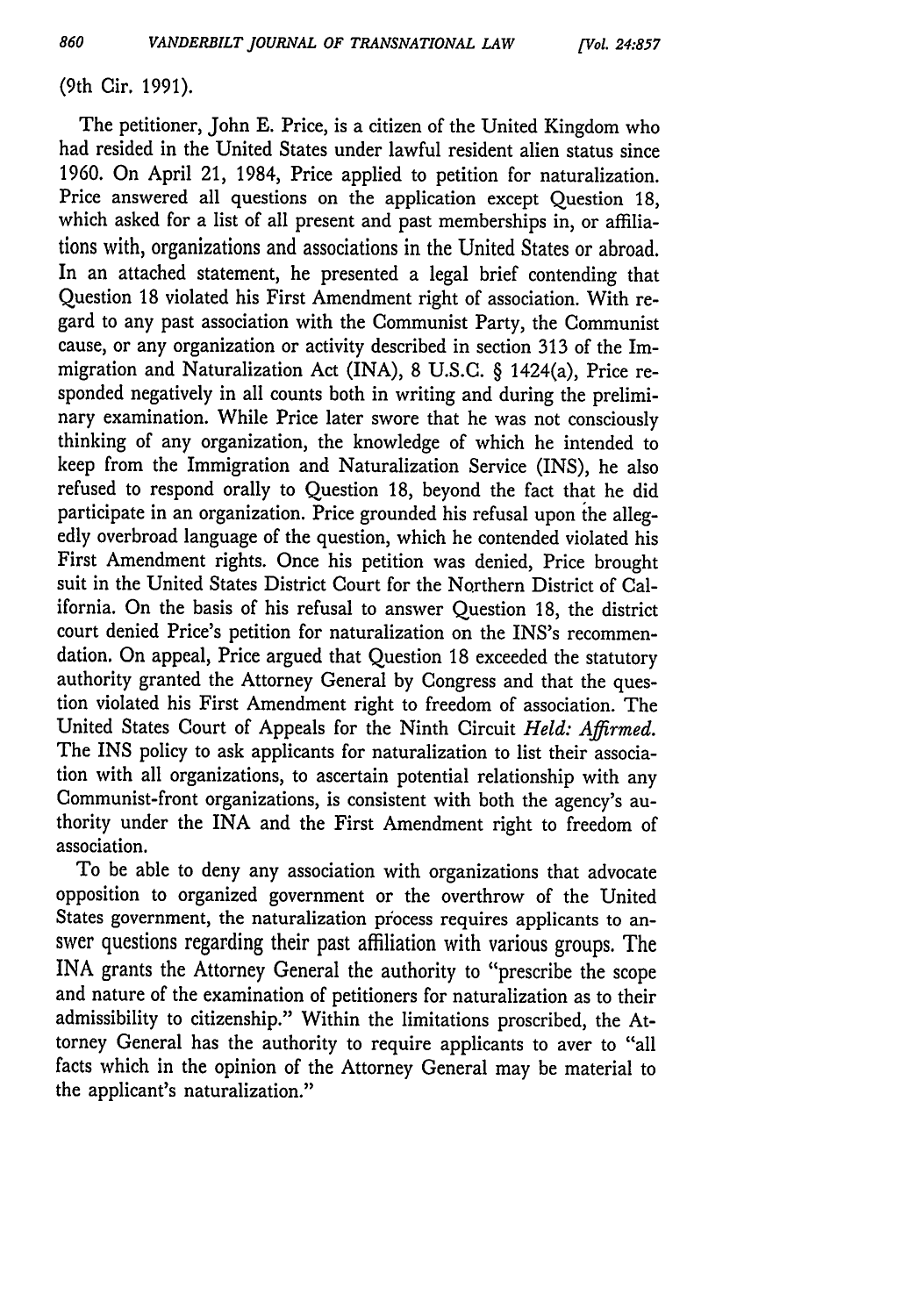#### *CASE DIGEST*

Price argued that by listing in section 1424(a) certain types of organizations whose alien members or affiliates cannot be naturalized, Congress implicitly prohibited the Attorney General from denying naturalization on the basis of association with any other organization. Therefore, he argued, the broad authority granted the Attorney General to inquire into any matter "touching or in any way affecting" admissibility does not include inquiry into any other types of organizations. The court, however, could find no support for the assumption that Congress intended the list in section 1424(a) to be exclusive.

Instead, INS argued that limiting examination to asking petitioner whether they are members of organizations of the type described in section 1424(a) would require the INS to rely on petitioners' own determinations whether particular organizations are of the prohibited type. The court accepted this argument. The petitioner making those determinations, INS argued, could wrongfully believe that an organization with which he had been affiliated does not fall within section 1424(a). Therefore, INS concluded that only by examining all organizations with which the petitioner is affiliated can the Attorney General determine whether the petitioner has been affiliated with one of the type listed in section 1424(a).

While the court did recognize that resident aliens enjoy the protections of the First Amendment, it also recognized that the cases establishing constitutional protection for aliens within the territory of the United States have accorded those aliens different protections than to citizens of the United States. Furthermore, the court recognized the historical deference Congress has enjoyed in the area of immigration and naturalization.

The INS relied on *Kleindienst v. Mandel,* 408 U.S. 753 (1972), for the proposition that petitioner's First Amendment rights receive limited judicial review at most. Price argued that because *Kleindienst* involved exclusion rather than naturalization, its proposition could not control here. The court, however, found the determination of who will become a citizen of the United States at least as "peculiarly concerned with the political conduct of government" as the decision of who will be allowed to enter the United States. Therefore, naturalization decisions deserve at least as much judicial deference as decisions about initial admission.

Price then argued that while he did not challenge the political decision underlying the determination of the substantive requirements for naturalization, he did challenge the method of inquiry, which, in the case of Question 18, limited his right to free association. The court, however, used similar arguments raised **by** the Supreme Court in *Kleindienst* to reject the application of a greater judicial scrutiny. Accordingly, the application of the limited standard of review to the Attorney General's de-

**1991]**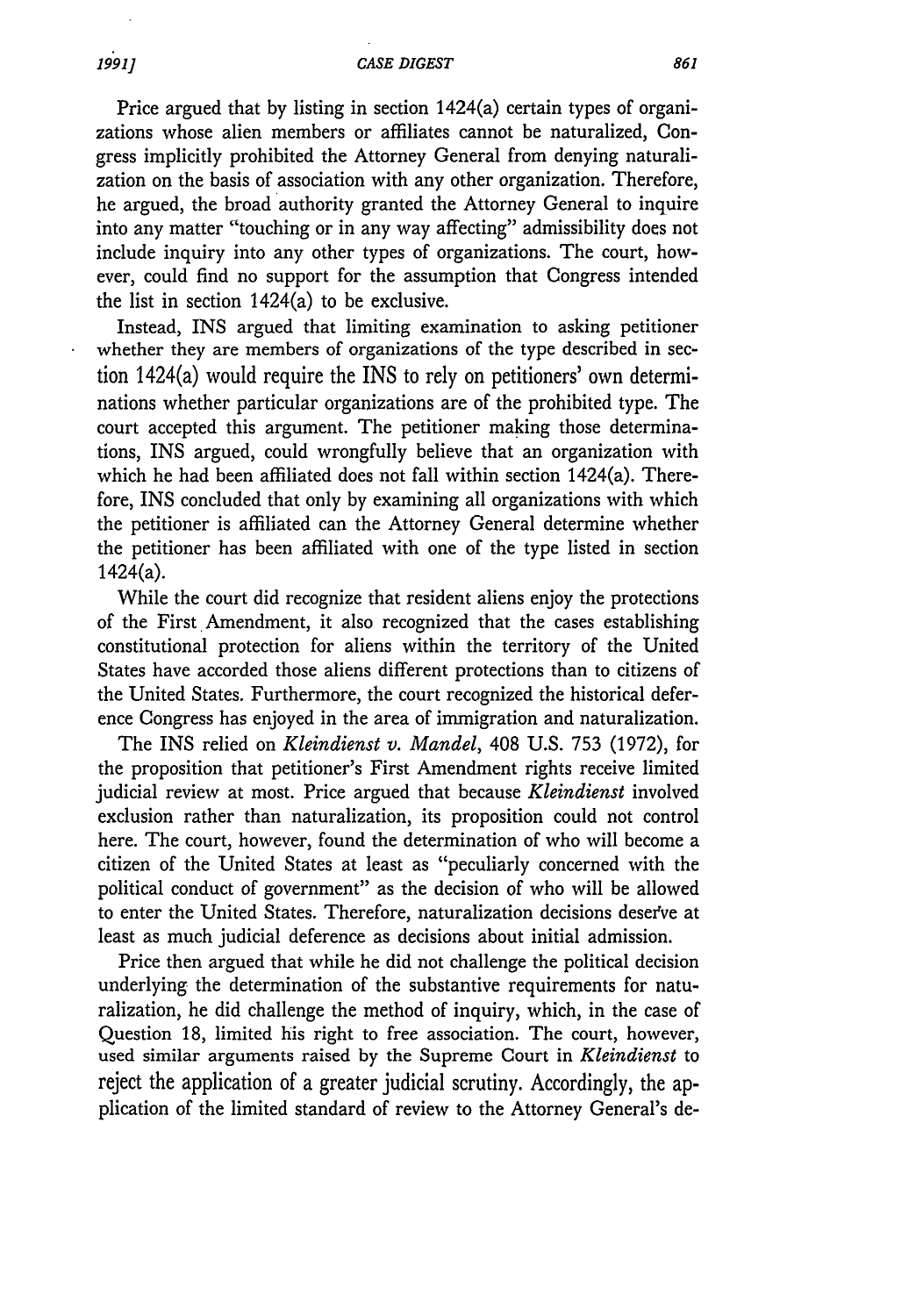cision to ask Question 18 was appropriate because aliens have no right to naturalization unless they comply with all the statutory requirements. The court distinguished *Girouard v. United States,* 328 U.S. 61 (1946), from the present case because in *Girouard* the requirement involved commitments that would last beyond naturalization, which natural-born citizens could avoid based on their First Amendment rights. *Signifcance-Because* a petitioner might be mistaken about whether an organization is of the type prohibited by section 1424(a) and because the information required could reasonably reveal information relevant to other requirements of naturalization, the question raised by the Attorney General does not violate the First Amendment to the Constitution or the spirit of the act granting the Attorney General this authority.

## II. TAXATION **AND FOREIGN COMMERCE**

THE **APPLICATION OF CALIFORNIA'S** UNITARY TAX METHOD OF WORLDWIDE **COMBINED** REPORTING TO DOMESTIC PARENT UNITARY **GROUPS DOES NOT** VIOLATE **THE FOREIGN** COMMERCE **CLAUSE** IN **THE UNITED STATES CONSTITUTION.** *Colgate-Palmolive Co. v. Franchise Tax Board,* 284 Cal. Rptr. 3d 780 (1991).

California directed Colgate-Palmolive Company, Inc. (Colgate), a domestic-parent unitary group with approximately seventy-five foreign subsidiaries operating in about fifty-four foreign states, to pay additional taxes for the years 1970 through 1973 after California applied the worldwide unitary tax method to the group. Under protest, Colgate paid the additional taxes, and this action ensued. At trial, Colgate challenged the federal constitutionality of the additional taxes on foreign commerce clause grounds. The trial court agreed with Colgate's proposition that the federal executive branch had acted decisively after *Container Corp. v. Franchise Tax Board,* 436 U.S. 159 (1983), to communicate its longstanding position that California's worldwide unitary tax method impermissibly interfered with United States foreign policy. The Franchise Tax Board (Board) appealed the trial court's decision to the California Court of Appeals. *Held: Reversed.* The application of California's worldwide unitary tax method to domestic parent unitary groups does not violate the foreign commerce clause of the United States Constitution.

Two basic methods of income allocation exist for corporations that conduct business across state or national boundaries: the arm's length or separate accounting method, and the formulary apportionment or unitary business method. Under the arm's length method, the state treats the related corporations of a multijurisdictional enterprise as distinct entities with separate taxable incomes. The state corrects improper shifting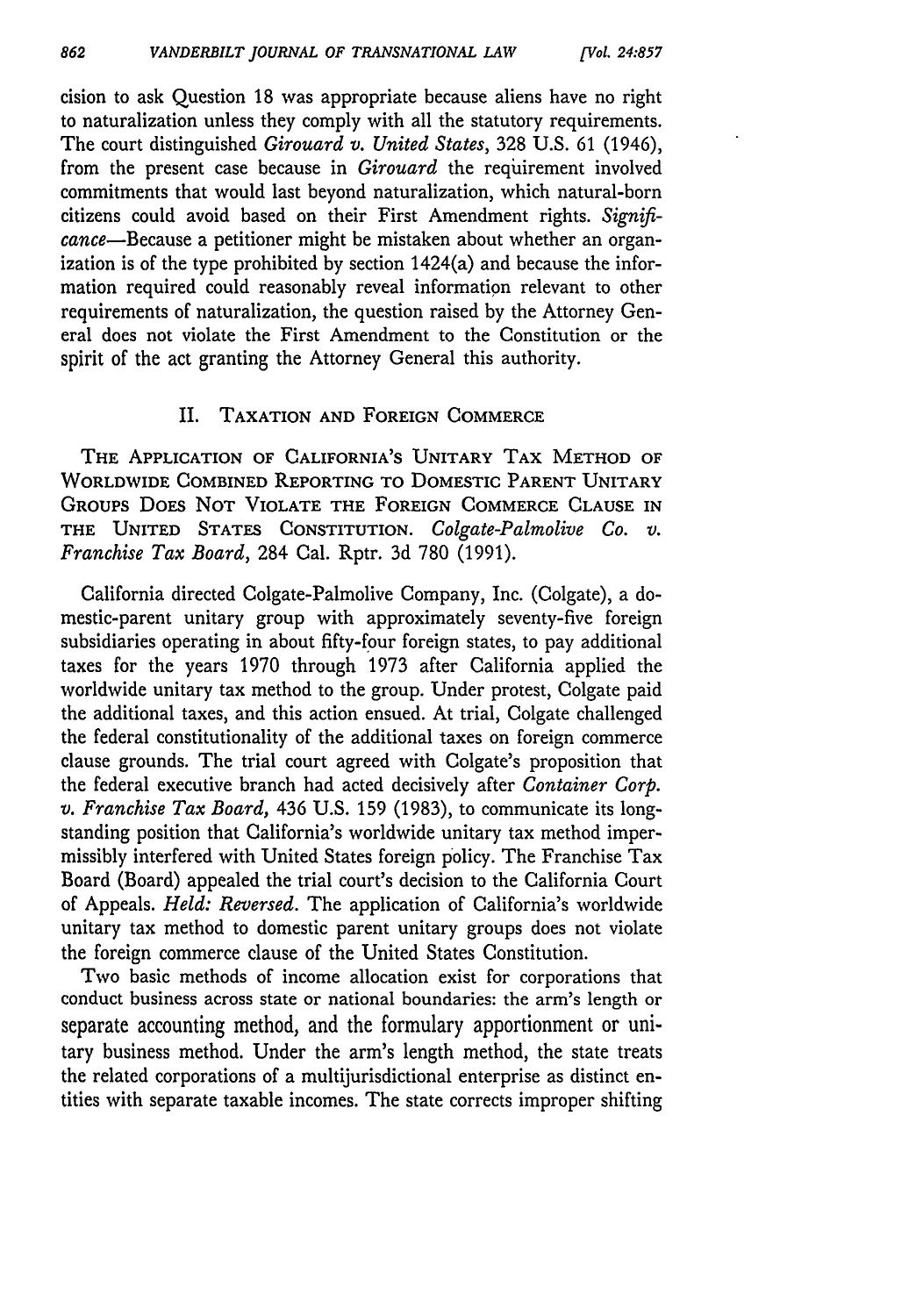of value between the related corporations by requiring arm's length pricing in related corporate transactions. In other words, the related corporations. must act as if they were unrelated entities dealing at arm's length in the marketplace. The unitary business or formulary apportionment method, on the other hand, treats the related corporations of a multijurisdictional enterprise as units of a single business, in other words, a unitary group. Based on tax policies of the jurisdiction implementing the unitary business method, a proportion of the income associated with the unitary group is then taxed in the given jurisdiction.

While the federal government has been devoted consistently to the arm's length method, states like California have opted for the formulary apportionment approach. Accordingly, if a corporation doing business in California is deemed to be part of a unitary group, the group's total worldwide income is apportioned to California by a three-factor formula. Under the formula, the Board arithmetically compares the property, payroll, and sales figures for the group in California to the property, payroll, and sales figures for the group worldwide. The comparison will produce an apportioned amount applied to the group's income to derive the income taxable by California.

The court first reviewed the applicability of *Wardair Canada v. Florida Dept. of Revenue,* 471 U.S. 1 (1986), as proposed by the Board in support of precluding a dormant foreign commerce clause analysis. The Board presented five matters under which an affirmative federal policy presumably existed. The court, however, could discern no such affirmative action in any of the five proposed matters. Therefore, the court concluded that *Wardair* did not apply, buttressed by the fact that the *Container* court had all of the significant factors upon which the Board relied in the present case before it and nevertheless engaged in a dormant foreign commerce clause analysis. Accordingly, the court proceeded with a foreign dormant commerce clause analysis and the application of the corresponding test created in *Japan Line Ltd. v. Los Angeles County,* 441 U.S. 434 (1979), and refined in *Container.*

Under the dormant foreign commerce clause test created in *Japan Line,* a state taxation method is unconstitutional if it either creates a "substantial risk of international multiple taxation" or "impair[s] federal uniformity in an area where federal uniformity is essential" and prevents "the federal government from 'speaking with one voice when regulating commercial relations with foreign governments.'" The court cited *Container*, which involved the precise issue presented in the present case: the constitutionality under the foreign commerce clause of the California worldwide unitary tax method as applied to a domestic parent unitary group with foreign subsidiaries. Based on the analysis presented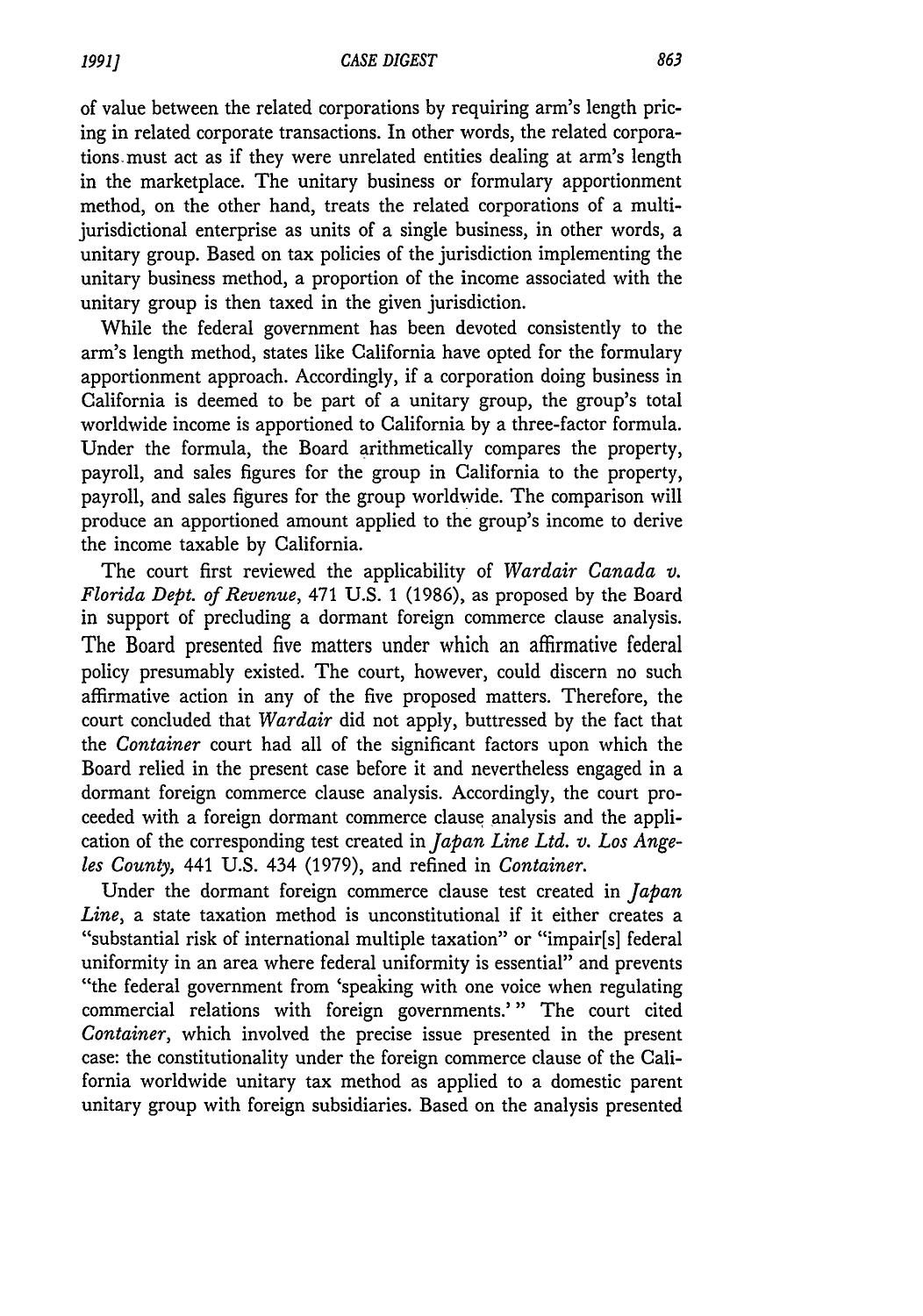in *Japan Line,* the Court in *Container* held the tax method constitutional. According to the Court in *Container,* California's worldwide unitary tax method as applied to the domestic parent groups did not create an "automatic 'asymmetry'" in international taxation, disadvantaging a foreign entity. Furthermore, the Board applied the tax method to a domestic, rather than a foreign, corporation. And lastly, even if foreign nations have a legitimate interest in reducing the tax burden of domestic corporations, that burden results more from tax rate than allocation method.

*[Vol. 24:857*

Colgate asserted that after *Container* the federal executive branch acted to communicate clearly its longstanding policy that states are not to apply the world wide unitary method to any multinational corporation because this application interferes with the federal government's conduct of foreign policy and foreign affairs. To strengthen its proposition, Colgate introduced a number of statements and letters by numerous government officials as evidence of a government position opposed to the unitary tax method. While the court refused to discount the evidence presented, it was not persuaded by its weight. One of the factors that was most influential in the court's decision was the lack of an amicus brief by the executive branch to indicate its position in the present case. The Department of Justice response to Colgate's counsel was that it adheres to the position it took in *Barklays Bank International Ltd. v. Franchise Tax Board,* 59 L.W. 2384 (Calif. Ct. App. 3d Dist. 1990).

While in *Barklays,* the Department of Justice adhered to the arm's length method as essential to avoiding adverse consequences for the foreign relations of the United States, the court in the present case distinguished *Barklays* based on the type of unitary group in question. While in the present case the corporation subject to unitary taxation is a United States parent corporation, in *Barklays* the corporation subject to the same taxation was a foreign parent corporation with subsidiaries in the United States. According to this court, while it is conceivable that a unitary taxation applied to a foreign parent corporation may conflict with the foreign commerce clause, the application of the same to a United States parent corporation cannot. *Significance*-Based on the intentional or unintentional failure by the executive branch of the federal government to make its position on the matter clear through an amicus brief, the court has pursued a limited interpretation of the foreign commerce clause to uphold the California worldwide unitary method, at least as applied to domestic parent corporations.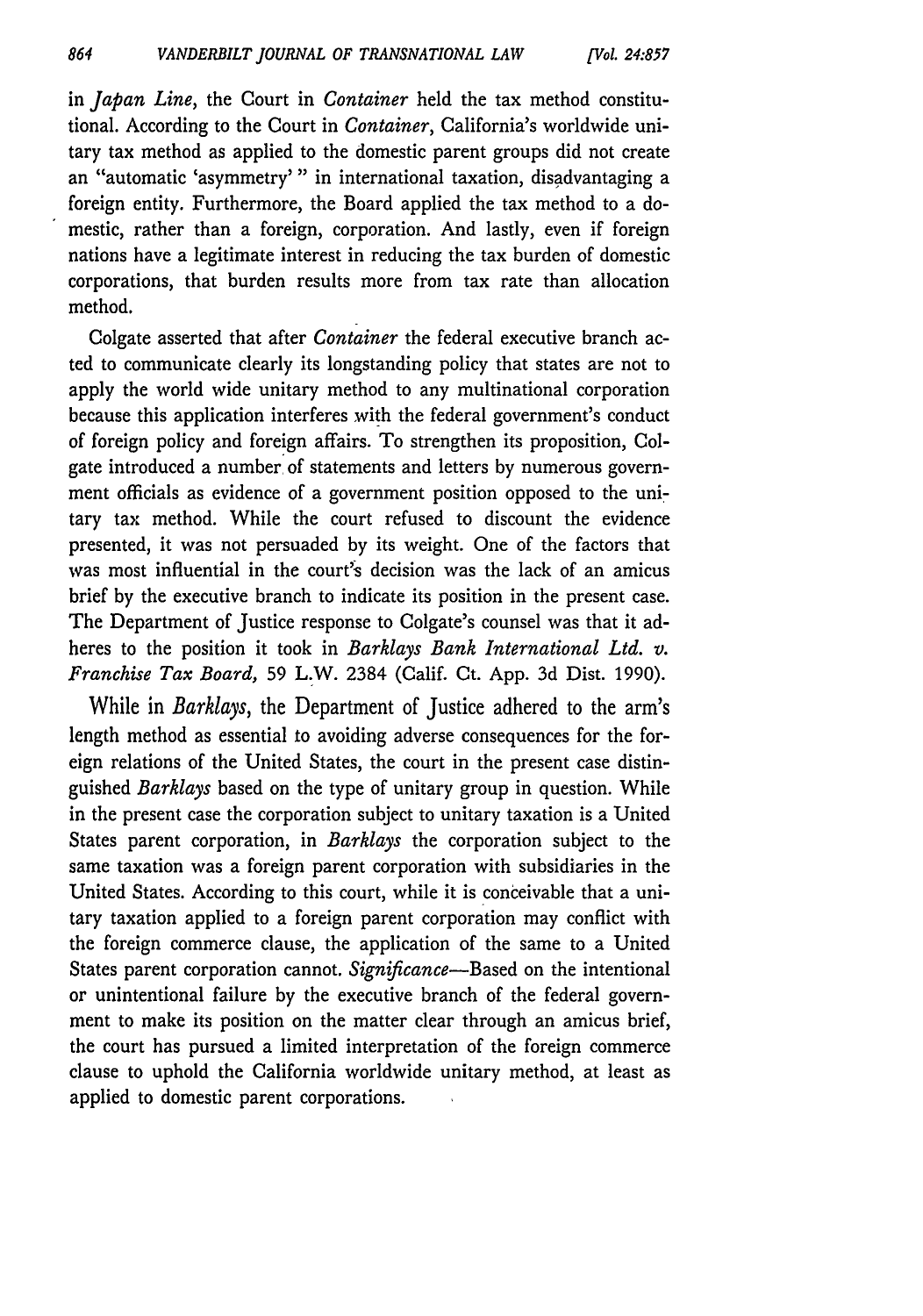### III. **AIR CARRIER** LIABILITY-WARSAW **CONVENTION**

EMPLOYED **MECHANICS** WHO TRAVEL ABOARD **PLANES AND** MAIN-**TAIN THEM IN PLACES WHERE THE CARRIER** DOES **NOT HAVE REGU-LAR MAINTENANCE, CREW** Is **NOT A "PASSENGER"** WITHIN **THE MEANING** OF ARTICLE 17 OF WARSAW **CONVENTION.** *Sulewski v. Federal Express Corp.,* 933 F.2d 180 (2nd Cir. 1991).

Leonard Sulewski, employed as an aircraft mechanic by the cargo carrier, Flying Tiger Line, Inc. (FTL), performed maintenance and repairs on FTL airplanes. Contrary to its normal policy, FTL did not assign Sulewski to any specific airport. FTL assigned him as a member of the "Magnificent Seven" to specific flights that landed at airports where FTL did not employ aircraft mechanics. Under the employment agreement, Sulewski was responsible for performing various duties associated with certain flights prior to departure and upon landing at the flight's destination. To perform these duties, Sulewski had to travel with the plane to which he was assigned. Sulewski died in a crash in Kuala Lumpur, while aboard his assigned plane. Sulewski's wife, Dolores, brought an action against Federal Express Corporation, the successor-ininterest to FTL. Relying on the liability provisions of the Warsaw Convention (the Convention) and on common law negligence, she sought compensatory damages for her husband's wrongful death. The court had to determine whether an aircraft mechanic assigned to specific flights of a cargo carrier to perform maintenance on the plane while it was at airports at which the company had not maintained regular crews is a "passenger" within the meaning of article 17 of the Warsaw Convention. The district court decided that he was not a "passenger" within the meaning of the Convention, and hence, granted Federal Express' motion for summary judgment and dismissed the complaint. Upon appeal, the United States Court of Appeals for the Second Circuit, *Held: Affirmed.*

The material factual dispute in this case turned on the meaning of the term "passenger" in the Convention. The text of the Convention eliminates several potential tests for determining the meaning of that term. For instance, passenger status does not hinge on whether the person was a fare-paying traveler. While article 1(1) states that the Convention shall apply "to all international transportation of persons," both article 1(2) and article 17 have limited the scope of the language surrounding passenger status. Given those limitations, the court concluded that the Convention does not cover the transportation of all persons, but only those who board the plane pursuant to a contract of carriage. Furthermore, article 17 requires the contract to have been made between the carrier and a "passenger" for the Convention to apply.

865